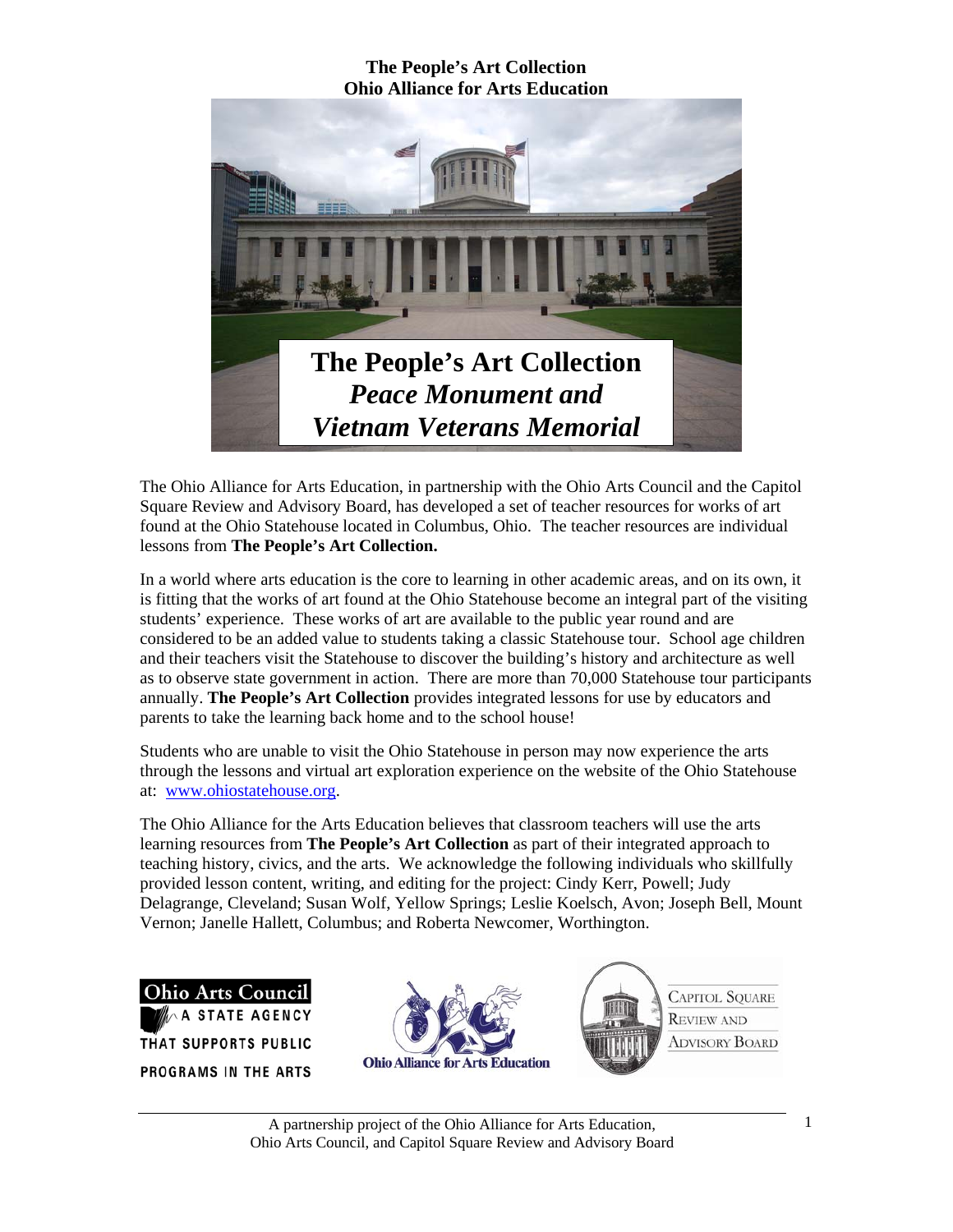# *Peace* Monument and *Vietnam Veterans Wall* **GRADE 8**

## **Learning Outcomes**:

The students will be able to:

- 1. Describe and compare the distinctive characteristics of two monuments.
- 2. Explain the social, cultural and political factors affecting the design of two monuments
- 3. Write an essay with the organizational structure of introduction, body and conclusion.

**Arts Standard: Historical, Cultural and Social Contexts:** Students understand the impact of visual art on the history, culture and society from which it emanates. They understand the cultural, social and political forces that, in turn, shape visual art communication and expression. Students identify the significant contributions of visual artists to cultural heritage. They analyze the historical cultural, social and political contexts that influence the function and role of visual art in the lives of people.

**Benchmark:** Compare and contrast the distinctive characteristics of art forms from various cultural, historical and social contexts.

**Social Studies Standard: History:** Student use materials drawn from the diversity of human experience to analyze and interpret significant events, patterns and themes in the history of Ohio, the United States and the world.

**Grade Level Indicator:** Explain the course and consequences of the Civil War.

**English/Language Arts Standard: Writing Process**: Students' writing develops when they regularly engage in the major phases of the writing process. The writing process includes the phases of prewriting, drafting, revising and editing, and publishing. They learn to plan their writing for different purposes and audiences. They learn to apply their writing skills in increasingly sophisticated ways to create and produce compositions that reflect effective work and grammatical choices. Students also develop editing skills to improve writing conventions.

**Grade Level Indicator:** Organize writing with an effective and engaging introduction, body, and conclusion that summarizes, extends, or elaborates on points or ideas of writing.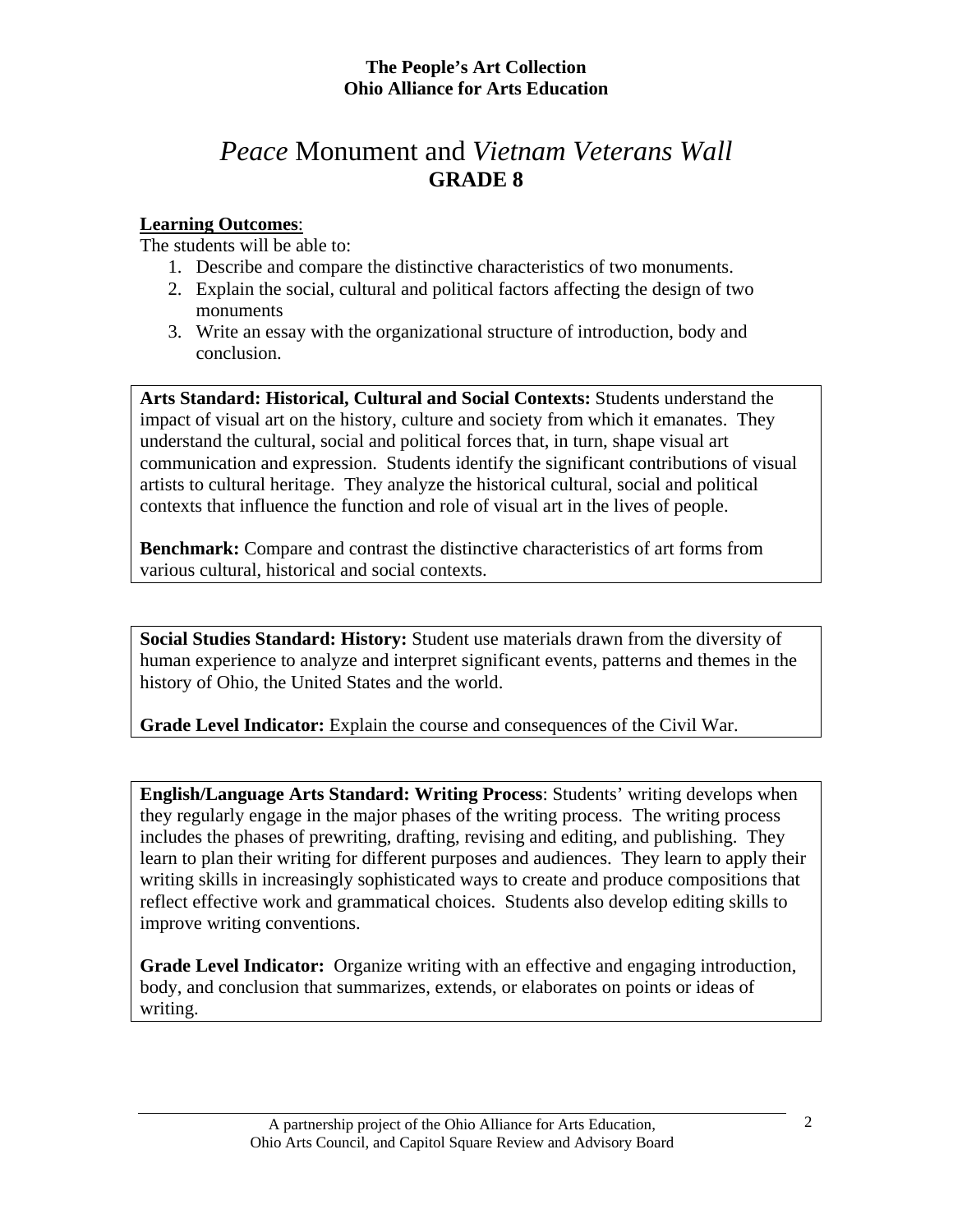### **Assessment Strategy:**

• Summative – Scoring rubric

## **Vocabulary:**

- **Monument** something erected in memory of a person, group or event, such as a building, pillar, or statue
- **American Civil War** (1861–1865) a civil war between the United States of America (the "Union") and the Southern slave states of the newly-formed Confederate States of America under Jefferson Davis. The Union included all of the free states and the five slaveholding border states and was led by Abraham Lincoln and the Republican Party. Republicans opposed the expansion of slavery into territories owned by the United States, and their victory in the presidential election of 1860 resulted in seven Southern states declaring their secession from the Union even before Lincoln took office. The Union rejected secession, regarding it as rebellion.
- **Vietnam War** occurred from 1959 to 1975. The war was fought between the Democratic Republic of Vietnam (North Vietnam) and the United Statessupported Republic of Vietnam (South Vietnam). It concluded with a North Vietnamese military victory and total defeat of South Vietnamese forces. The war resulted in the unification of Vietnam under the communist government of the North. The U.S. participation in the war became one of the most decisive foreign policy issues in U.S. history. Some people believed the war was necessary to stop Communist aggression. Others believed that it was a civil war in which the U.S. should not be involved.

### **Time Needed**: one 45-60 minute class

### **Materials**:

- Images of both the *Peace* monument and the Vietnam Veterans Memorial
- Paper and pencil
- Scoring Rubric
- Information for the *Peace* monument: http://www.ohiochannel.org/your\_state/ohio\_statehouse/education/capitol\_square/ peace\_statue.cfm
- Information for the *Vietnam Veterans Memorial*: http://thewallusa.com/information.asp

### **Step by Step Procedure:**

## **Teacher-led Activity:**

• Display image of *Peace* monument. Recap some of the main facts of the Civil War and its impact on the United States. Guide students through analyzing the *Peace* monument. Some guiding questions could include: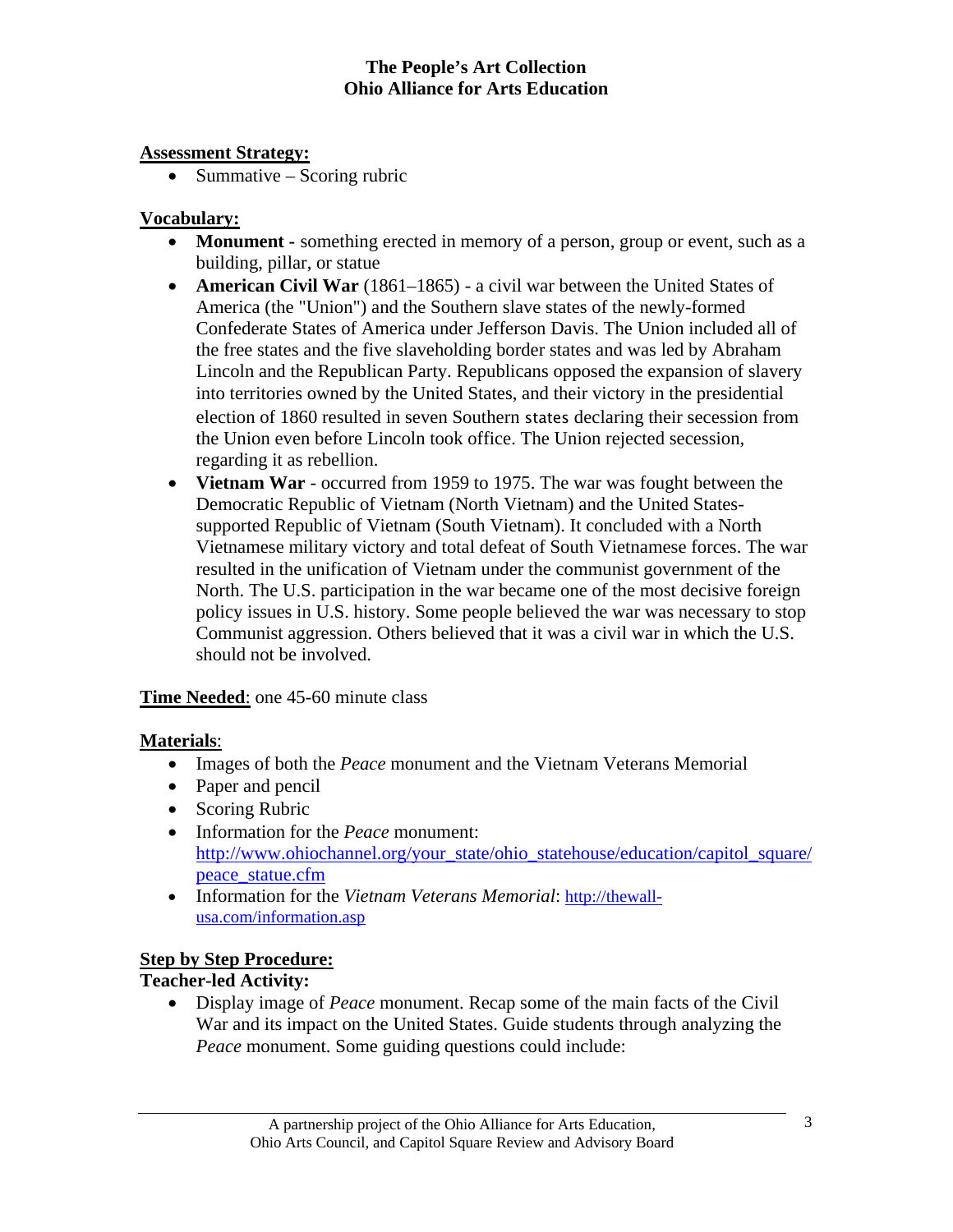- o *What type of figure is portrayed?*
- o *What is she wearing and why? Does the fabric look as if it is static or flowing and how did the artist achieve this?*
- o *Why do you think the figure has wings?*
- o *What is the significance of the Olive branch she is holding? (Olive branch is a symbol of peace)*
- o *Why would the figure be elevated?*
- o *Do you think the sponsoring organization that commissioned the art work influenced the subject matter?*
- o *How does this monument represent our views of the Civil War?*
- o *How do you think the fact that this monument was created in 1923, well after the war, influenced its message?*
- Display image of *Vietnam Veterans Memorial*. Hold a short discussion on the controversy that surrounds this war and the implications that it had on the people of the United States. Do not divulge a great deal about the artist's intent of the wall. Allow the students to form their own opinion about its simplicity and see if students can make the connection through their comparison critique.
- Provide students with the scoring rubric and discuss the requirements of the written critique.

#### **Student Activity:**

• Students will write a critique comparing and contrasting the distinctive characteristics of the two monuments. Their critiques should include how each monument reflects society's views on the two wars, and how they differ in the representation.

#### **Closure:**

• Ask students to self-assess their work using the scoring rubric.

#### **Making Connections:**

Art Educator: Ask students to look at several different national monuments to identify the choices of mediums, the representation styles (realistic or abstract) and the reasons behind these choices. Students could also do an in-depth analysis of monuments from other cultures and times.

**Social Studies:** Lead a discussion of the Vietnam War, its causes and controversies, and the impact on the culture and society of the 1960s.

**Parent:** With your child, compare and contrast the various monuments that are in your community or can be viewed online.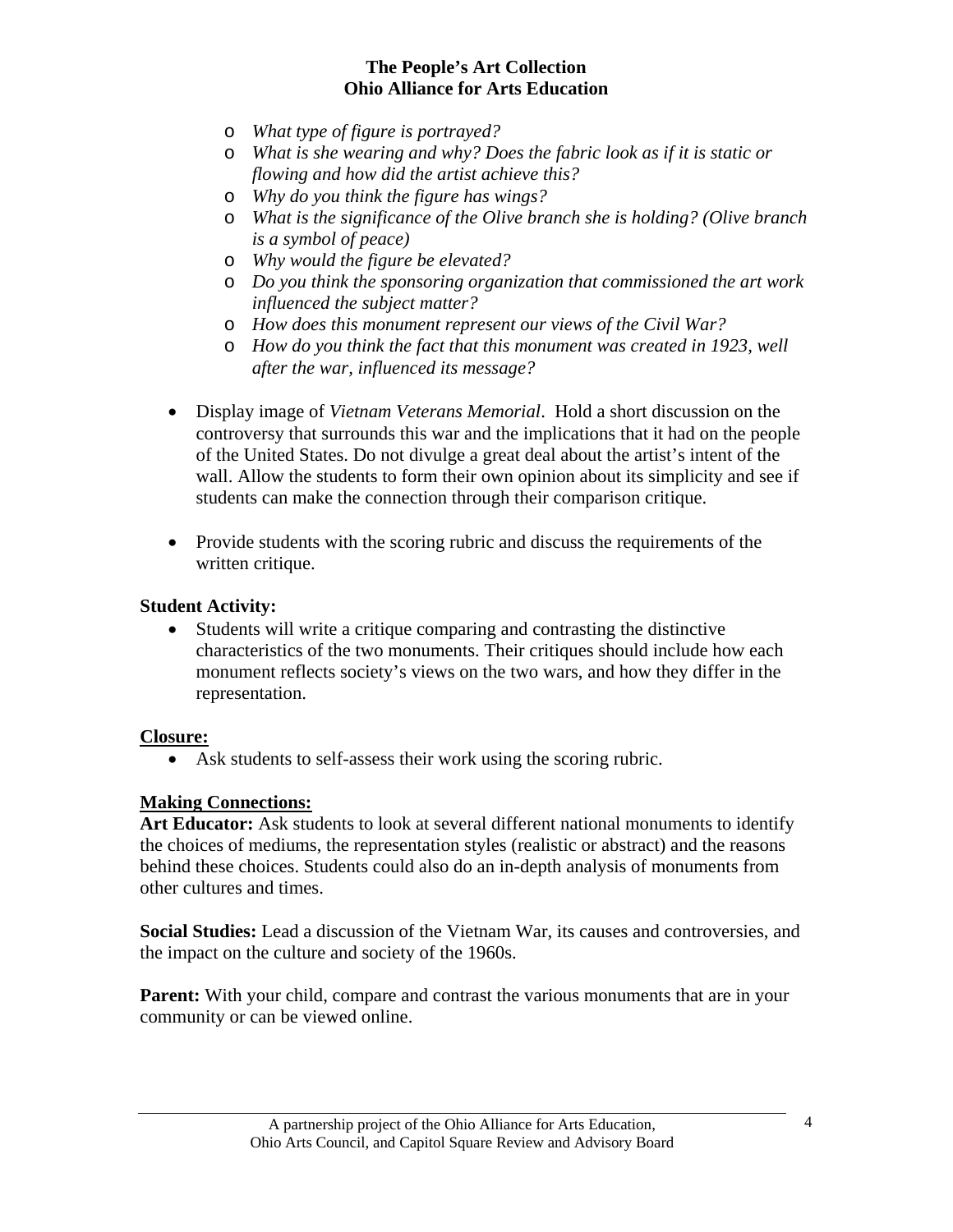# **The People's Art Collection Ohio Alliance for Arts Education**  *Peace* **monument and the** *Vietnam Veterans Memorial*

# **Comparative Critique Rubric**

**Student Name \_\_\_\_\_\_\_\_\_\_\_\_\_\_\_\_\_\_\_\_\_\_\_\_\_\_\_\_\_\_\_\_\_\_\_\_\_\_\_\_ Date\_\_\_\_\_\_\_\_\_\_\_\_\_** 

|                    | 4                                                                                                                                             | 3                                                                                                                                                   | $\overline{2}$                                                                                                                                  | $\mathbf{1}$                                                                                                                                             |
|--------------------|-----------------------------------------------------------------------------------------------------------------------------------------------|-----------------------------------------------------------------------------------------------------------------------------------------------------|-------------------------------------------------------------------------------------------------------------------------------------------------|----------------------------------------------------------------------------------------------------------------------------------------------------------|
|                    |                                                                                                                                               |                                                                                                                                                     |                                                                                                                                                 |                                                                                                                                                          |
| <b>Description</b> | Provides a<br>complete and<br>detailed<br>description and<br>comparison of<br>the distinctive<br>characteristics<br>seen in each<br>artwork.  | Provides a fairly<br>complete and<br>detailed<br>description and<br>comparison of the<br>distinctive<br>characteristics<br>seen in each<br>artwork. | Provides a partial<br>description and<br>comparison with<br>limited detail of<br>the distinctive<br>characteristics<br>seen in each<br>artwork. | Provides a<br>description that<br>does not<br>identify and/or<br>provide details<br>of the<br>distinctive<br>characteristics<br>seen in each<br>artwork. |
| Interpretation     | Provides an<br>insightful<br>interpretation<br>of the symbolic<br>meaning of<br>each artwork.                                                 | Provides a<br>reasonable<br>interpretation of<br>the symbolic<br>meaning of each<br>artwork.                                                        | Provides a limited<br>interpretation of<br>the symbolic<br>meaning of each<br>artwork.                                                          | Provides little<br>or no<br>interpretation<br>of the symbolic<br>meaning of<br>each artwork.                                                             |
| <b>Analysis</b>    | Discusses with<br>detail what<br>social, cultural<br>and political<br>factors affected<br>each design.                                        | Explains what<br>social, cultural<br>and political<br>factors affected<br>the designs.                                                              | Identifies what<br>social, cultural<br>and political<br>factors affected<br>the designs.                                                        | Does not<br>mention what<br>social, cultural<br>and political<br>factors affected<br>the designs.                                                        |
| Organization       | Shows clear<br>organizational<br>structure with<br>an engaging<br>introduction,<br>effective body,<br>and a<br>conclusion that<br>summarizes. | <b>Shows</b><br>organizational<br>structure with a<br>distinct<br>introduction,<br>body, and a<br>conclusion.                                       | Shows some<br>organizational<br>structure, but the<br>introduction,<br>body, and<br>conclusion are not<br>distinct.                             | Does not have<br>discernable<br>structure and/or<br>is disorganized.                                                                                     |

*Not Scorable: Student did not write a comparative critique on Peace monument and the Vietnam Veterans Memorial.*